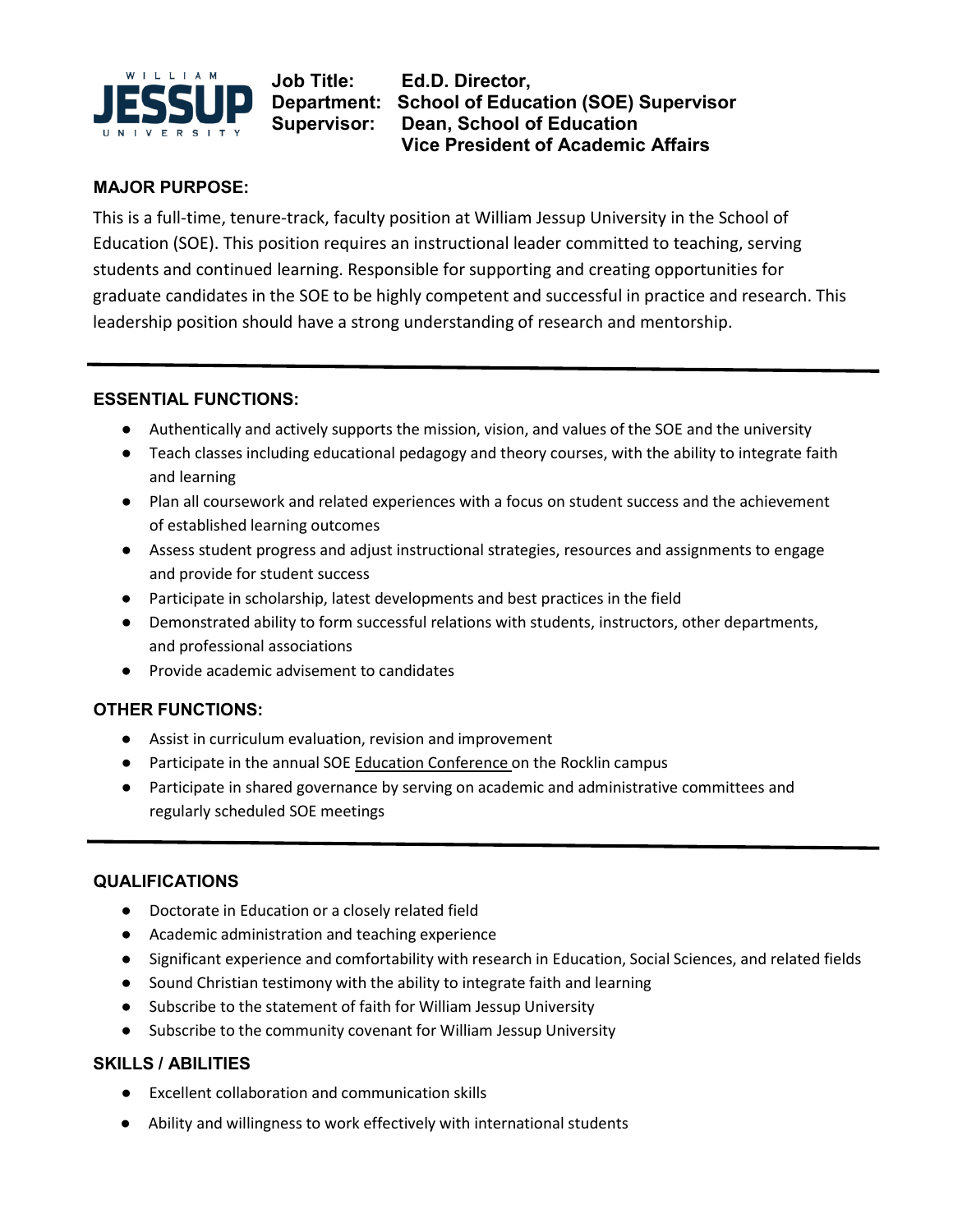● Willingness to help build and teach fully online courses

#### **WORKLOAD**

- Combination of Teaching and Administrative responsibilities
- Meet the full-time faculty requirements of the university & SOE
- Regular participant with University and School of Education meetings and culture

### **MENTAL DEMANDS**

- Ability to integrate Christian thought and values in all aspects
- Ability to engage in critical thinking and exercise independent judgment
- Ability to maintain confidentiality and manage confidential information
- Ability to communicate effectively in written and oral form
- Ability to take initiative without direct supervision

#### **WORKING ENVIRONMENT:**

The employee agrees to promote the values and mission of WJU as a private Christ-centered University and live a life consistent with Biblical principles. All employees of the University are expected to firmly support without reservations the William Jessup University doctrinal statement of personal Christian faith and Community Covenant and Chapters.

Employee's performance shall be assessed, in part, by meaningful progress in their Biblical spiritual formation role. This includes leading class devotions, leading a SFG (Spiritual Formation Group), or performing other duties consistent with Biblical spiritual formation role. The employee shall document their Biblical spiritual formation roles in partial fulfillment of the University Service requirements in their professional development and tenure evaluation processes.

## **WORKING CONDITIONS:**

The employee is regularly in a typical office environment with adequate light and moderate noise levels. No hazardous or significantly unpleasant conditions. Air-conditioned buildings; tile, concrete and carpeted floors; adjustable workstation with ergonomic keyboard is provided.

## **PHYSICAL ACTIVITIES AND REQUIREMENTS OF THIS POSITION:**

While performing the duties of this job, the employee is regularly required to talk or hear and frequently required to stand, walk, sit, and use hands to handle files, computers, and phones; reach with hands and arms; stoop, and kneel. Frequent and regular repetitive movements required using the wrists, hands, and/or fingers. The employee will occasionally lift and/or move up to 40 pounds. Specific vision abilities include close vision, distance vision, color vision, peripheral vision, depth perception, and the ability to adjust focus.

The above statements and job description is intended to describe the nature and level of work being performed within this job. They are not intended to be an exhaustive list of all responsibilities, duties and tasks. Other similar or additional duties are to be performed or assigned. Job descriptions are not intended as and do not create employment contracts. William Jessup University maintains its status as an at-will employer. Employees may be terminated for any reason not prohibited by law.